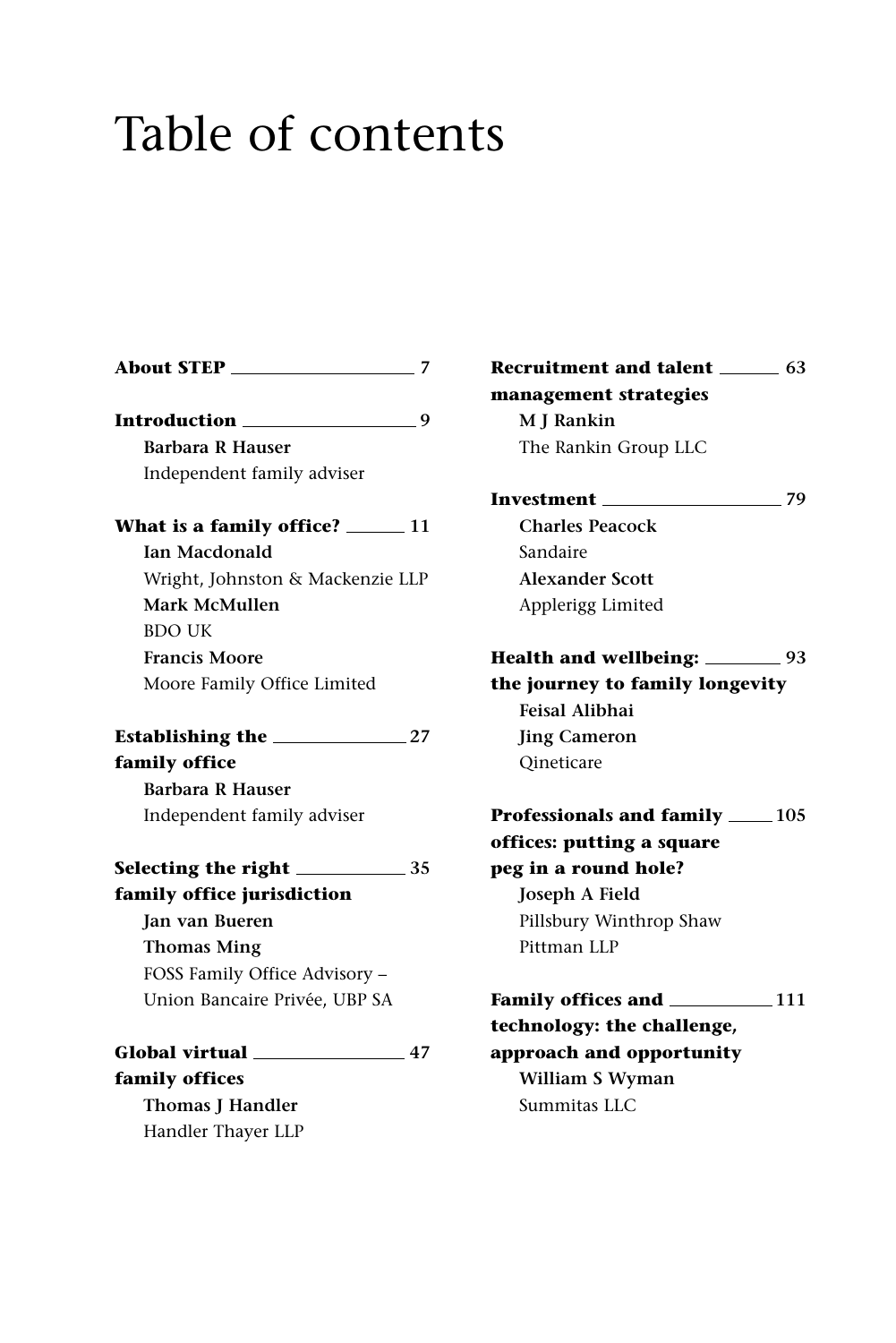| Don't let a risk _____<br>$\sim$ 123 |  |
|--------------------------------------|--|
| become a crisis                      |  |
| <b>Clare Archer</b>                  |  |
| <b>Rebecca Goldring</b>              |  |
| Penningtons Manches                  |  |
| Risk and insurance 131               |  |
| management                           |  |
| Linda Bourn                          |  |
| Crystal, Alliant Private Client      |  |
| The 'prepared mind' $\_\_\_\_\_$ 141 |  |
| at a time of crisis                  |  |
| <b>John Deverell</b>                 |  |
| Deverell Associates                  |  |
| Family values, mission ______ 149    |  |
| and vision and the                   |  |
| family office                        |  |
| <b>Kirby Rosplock</b>                |  |
| Tamarind Partners Inc                |  |
| Culture, communication ____ 161      |  |
| and conflict                         |  |
| <b>Ian A Marsh</b>                   |  |
| What next? Governing ______ 175      |  |
| a family office through              |  |
| leadership succession                |  |
| Amelia Renkert-Thomas                |  |
| Renkert Thomas Consulting LLC        |  |
| The five challenges for _______ 185  |  |
| wealth inheritors to develop         |  |
| a positive wealth identity           |  |
| Dennis T Jaffe                       |  |

Wise Counsel Research

**The golden rucksack 195 – insights from qualitative research among wealthy heirs Raimund Kamp Marijke Kuijpers** Guidato

**The resilient single family 217 office: a developmental perspective James Grubman** Family Wealth Consulting **Dennis T Jaffe** Wise Counsel Research

**The lifecycle of the 233 family office Leslie Voth** Pitcairn

**The global culture of 243 giving: four key trends Melissa A Berman** Rockefeller Philanthropy Advisors

**Australia 251 Keith Drewery** Drewery Consulting

**Bermuda 271**

**Keith Robinson** Carey Olsen Bermuda Limited

**Canada 281**

**Mary Anne Bueschkens** Miller Thomson LLP **Lucinda Main Andrea Tratnik** Beard Winter LLP